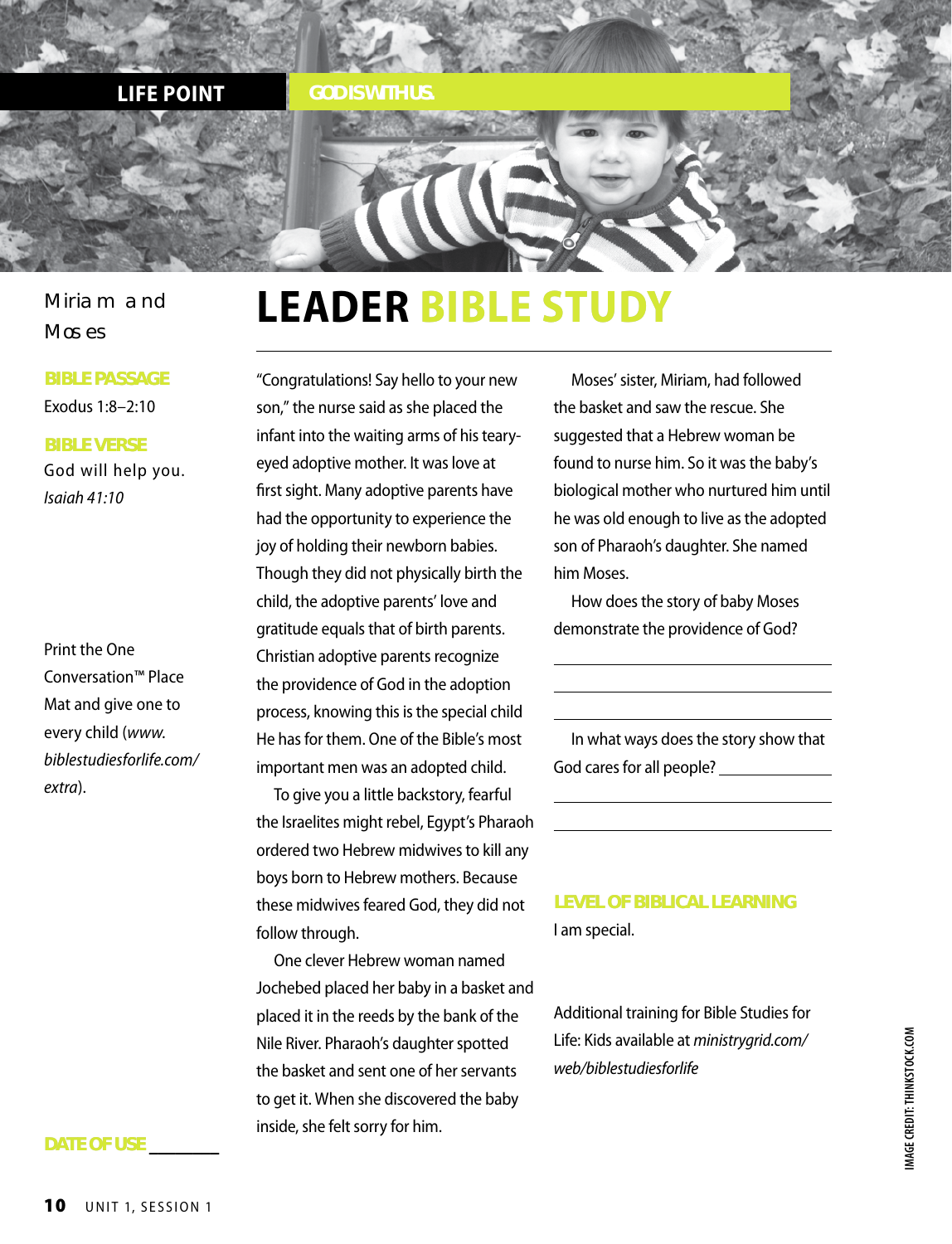# **BIBLE STORY**



# **MIRIAM AND MOSES**

*—Based on Exodus 1:8–2:10*

# **BIBLE STORY FOR 1s**

- A mother wanted to keep her baby boy safe.
- She made a basket for the baby. She put the basket with the baby in it in the river.
- The baby's sister, Miriam, watched the baby.
- Pharaoh's daughter came and found the baby. (Explain that a *pharaoh* is a "king.")
- She named him Moses and raised him as her son.

#### Not es

## **BIBLE STORY FOR 2s**

Pharaoh (the king) decided there were too many Hebrews. A Hebrew mother wanted to keep her baby boy safe. She took a basket and made it waterproof. She put the baby in the basket and placed the basket in the river. Miriam, the baby's sister, watched the basket.

Pharaoh's daughter saw the baby in the basket and sent a helper to get the baby. Miriam asked, "Should I bring a woman to care for the baby?" Pharaoh's daughter said, "Yes." So Miriam went and got her mother to care for him. Later, when he was old enough, he was taken to Pharaoh's daughter. She named him Moses and raised him as her son.

# **GATHER TIME FOR OLDER 2s**

- ►**Gather and sing.** Clap and sing with the 2s as you play "The Goodness of God" (track 1).
- ►**Tell the Bible story.** Display the Teaching Picture at the children's eye level. With your Bible open to Exodus 1, briefly tell the Bible story. Show the children the marked Bible Verse in the Bible. Say: "God will help you. Isaiah 41:10."
- ►**Wrap it up.** Show the "Miriam and Moses: Life Action" video. Pray, thanking God for helping us every day. Read the book *You Matter to God.*

### **REMINDER**

►Choose a brief time for older 2s to gather together for a song or two and the Bible story.

- ►Pack Items 14, 18: "Bible Verse Markers," "Book: *You Matter to God*"
- ►Teaching Picture 1
- $\blacktriangleright$ CD
- ►DVD (optional)
- ▶ Place the Bible Verse marker in the Bible.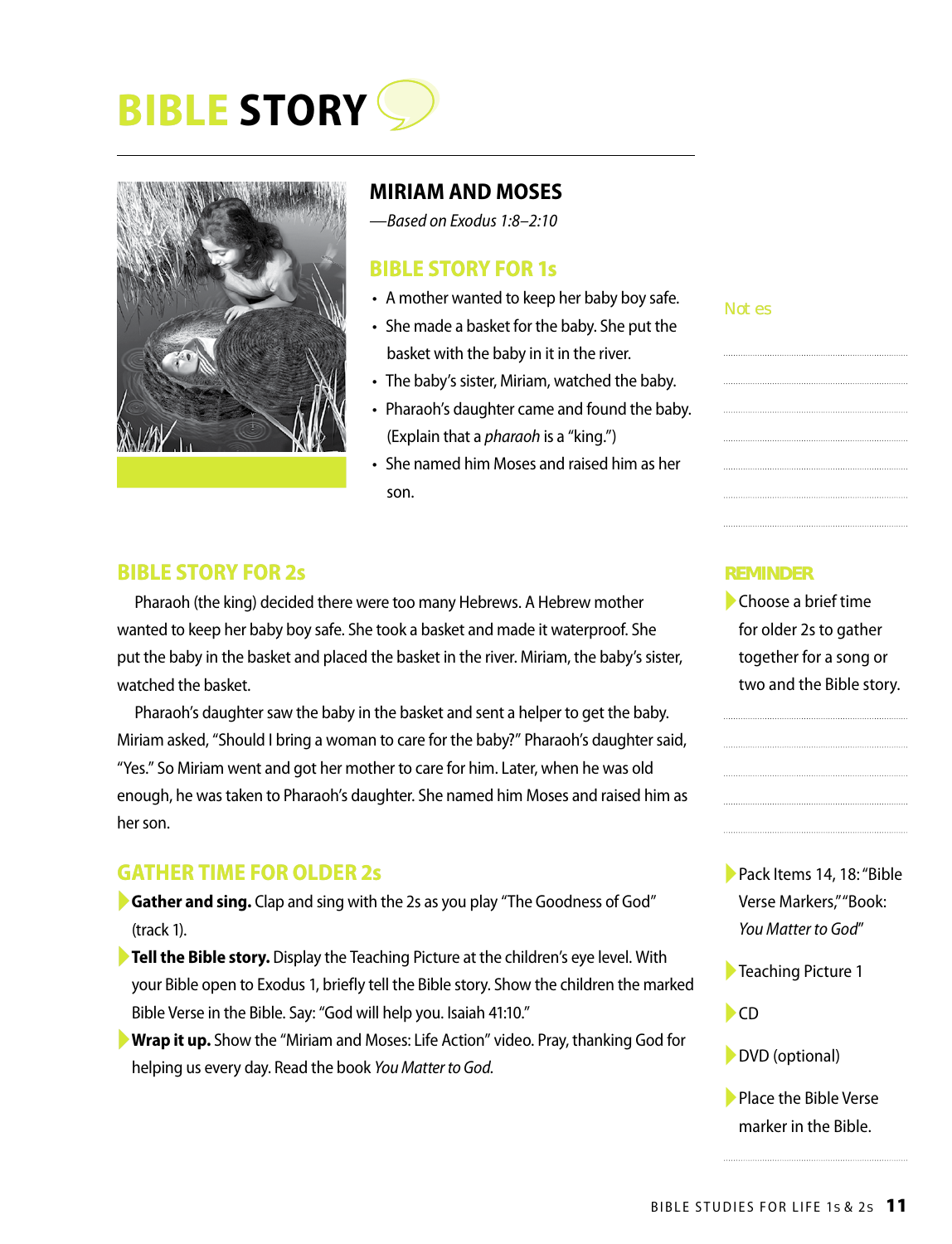**12** UNIT 1, SESSION 1

►Doll, blanket

# **BIBLE-LEARNING ACTIVITIES**

►**Bible Focus:** God helped baby Moses.

# **WORK PUZZLES**

- Work puzzles that show pictures of people helping and taking care of one another. Talk about what the people are doing in each puzzle scene.
- As the children work, mention that God is with us. He helps parents care for their children.
- Help young children do the activity on the Kids Activity Page.

# **MAKE PLAY DOUGH BASKETS**

- Demonstrate how to make a play dough basket by rolling a piece of dough into a ball and pressing your finger in the center. Help the children pinch around the sides to form the basket.
- Review the main points of the Bible story while the children work. Talk about how God protected baby Moses. Emphasize that we matter to God. He is with us, He loves us, and He protects each one of us.
- Allow the children to make other shapes with the play dough. Review the Bible Verse "God will help you. Isaiah 41:10" with the children. Ask the children to point to a friend when you say the word *you* in the Bible Verse. Repeat several times.

# **PRACTICE POURING WATER**

- Cover a table with a plastic table covering. Fill each cup half full of water. Set an empty plastic tub next to the cups of water. Cover each child's clothes with a smock.
- Demonstrate how to pour water from the small cup into the tub. Help a child slowly pour a cup of water into the tub. Give each child a turn. Note: Children will enjoy several turns at pouring the water.
- Mention that Pharaoh's (the king's) daughter found Moses in a basket in the water. Note that God helped Pharaoh's daughter know how to keep Moses safe. God was with Moses, and God is with each of us.

# **PLAY HIDE-AND-SEEK**

- Show the children a doll. Guide them to close their eyes while you hide the doll under a blanket. Challenge them to find the doll. Help them take turns hiding it.
- After a few minutes, hold the doll and talk about the Bible story. Remark that God loved Moses and God loves each of them. God is with us and helps us.

▶ Kids Activity Page

▶ Puzzles showing people helping or caring for someone

| Pack Items 14, 19: "Bible |
|---------------------------|
| Verse Markers," "Allergy  |
| Alert"                    |

▶ Play dough

▶ Post the allergy alert.

| Plastic table covering,  |
|--------------------------|
| smocks, small plastic    |
| cups, plastic tub, water |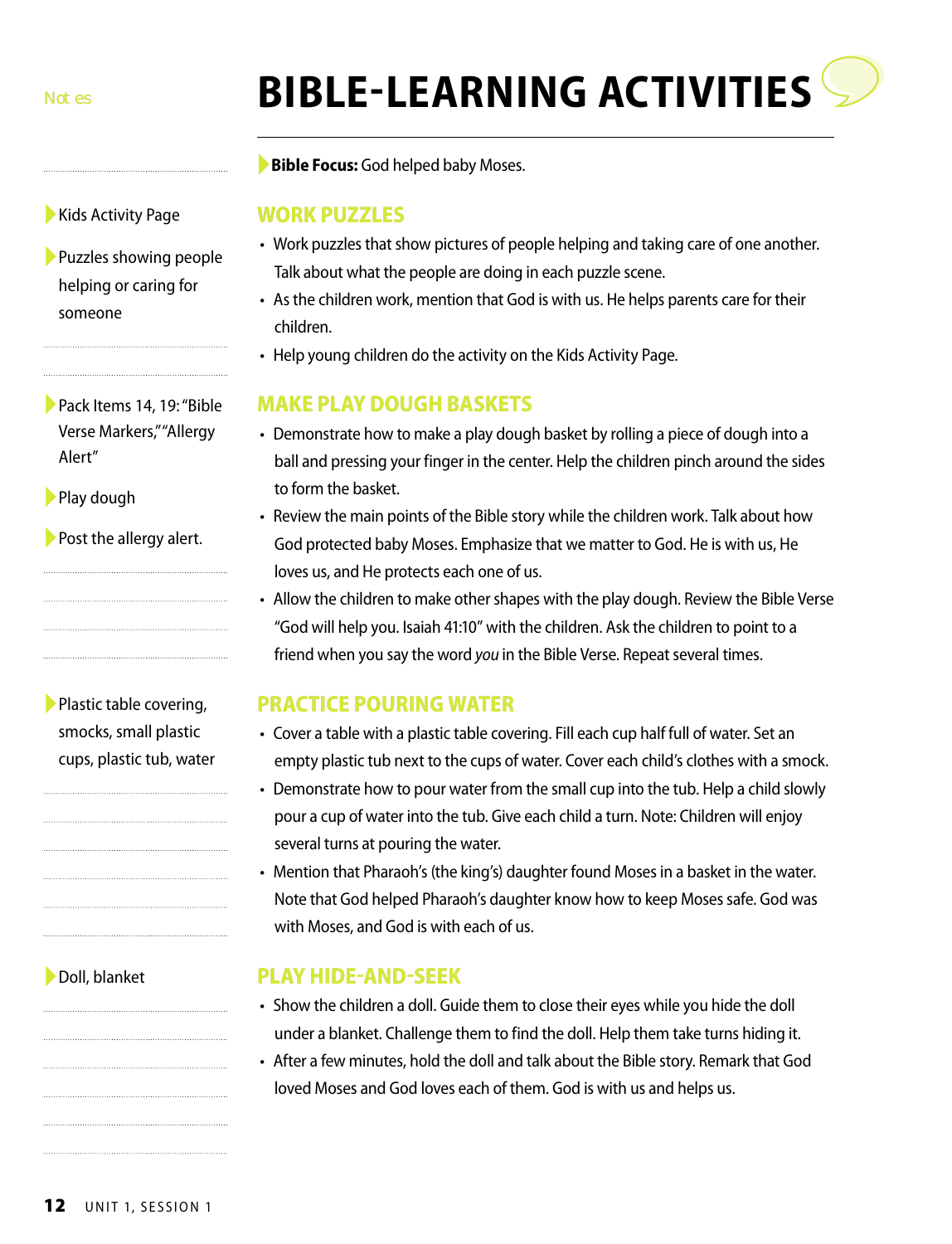# **LIFE POINT**

### *GOD IS WITH US.*

# **EXPLORE A TREASURE BASKET**

- Fill a basket with a variety of baby and toddler treasures, such as a ball, magazine pictures of babies, rattles, toys, bracelets. As the children pull items out of the basket, remark that God loves each child and wants to keep him safe. God is with us.
- After a few minutes, sit down next to the children and tell the Bible story. Emphasize that God loved baby Moses and helped people keep him safe. God was with baby Moses, and God is with us.

# **STIR AND SHARE A SNACK**

- Post the allergy alert on the classroom door. Make sure each parent sees it.
- Pour white milk into a large cup. Squeeze some chocolate or strawberry syrup into the milk. Give each child a chance to stir the mixture with the spoon. Pour the beverage into small cups.
- Say a simple prayer thanking God for being with you and the children and caring for each child by providing a snack to enjoy.

# **BONUS ACTIVITIES** *for 2s*

**Play a game.** Offer the "Picture Game." Place the pictures on the floor. Help the children identify each picture. Tell them you are going to play a game. You will tell the Bible story; when you say one of the people in the pictures, the children will tap that picture. After the game, comment that God is with us when we play a game. God is always with us.

**Care for baby dolls.** Provide dolls and doll accessories for the children. As the children care for the dolls, briefly tell the Bible story. Emphasize that God was with baby Moses and God is with us. Say the Bible Verse: "God will help you. Isaiah 41:10." Offer the puzzle *Miriam and Baby Moses.*



#### Notes

▶Basket, baby and toddler trinkets, magazine pictures of babies

▶ Pack Item 19: "Allergy Alert"

►White milk, syrup (chocolate or strawberry), spoon, large cup, small cups, paper towels, saltine crackers

►Pack Items 14, 17: "Bible Verse Markers," "Picture Game"

▶Baby dolls, doll accessories, puzzle *Miriam and Baby Moses*

## **BIBLE VERSE**

God will help you. *Isaiah 41:10*